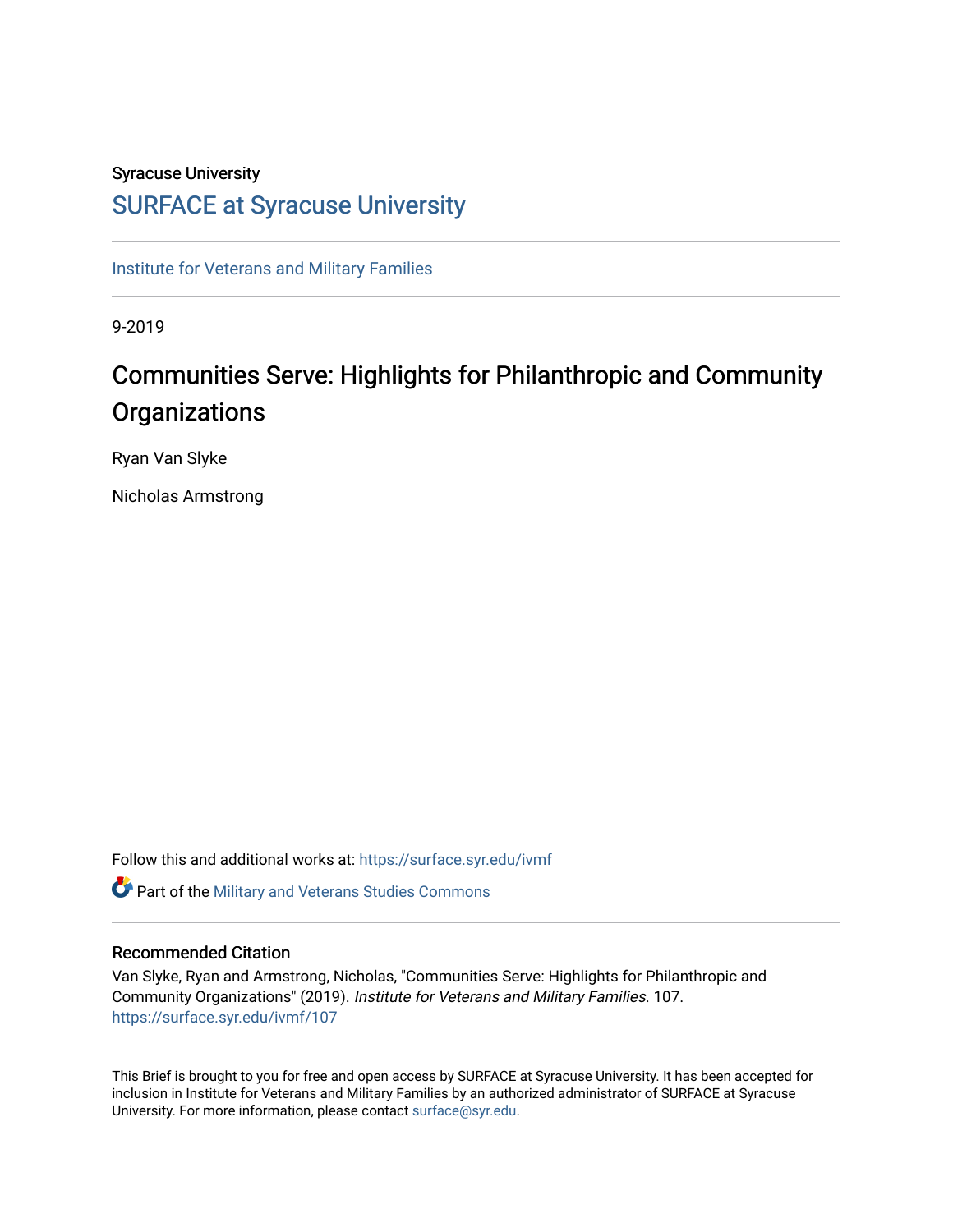



## HIGHLIGHTS FOR PHILANTHROPIC AND COMMUNITY ORGANIZATIONS COMMUNITIES SERVE

# A SYSTEMATIC REVIEW OF NEED ASSESSMENTS ON U.S. VETERAN AND MILITARY-CONNECTED POPULATIONS *Written by Ryan D. Van Slyke & Nicholas J. Armstrong*



 Military veterans and their families face a multiplicity of challenges once they transition from service. Even though more American private and publicsector organizations are engaged in studying the needs of veterans and their families through need assessments, few assessments are comprehensive analyses of the challenges they face. This systematic review of 61 need assessments from 2007-2018 in the United States summarizes findings on 18 veterans issues. While most studies addressed issues relating to accessing U.S. Department of Veterans Affairs health and benefit services, mental health, employment, and homelessness, gaps in the literature emerged, particularly regarding ethnic and sexual minority, rural and elderly veterans, and National Guard/ Reserve servicemembers. Large cities and states with varying degrees of military presence were frequent regions of study, with national think tanks, nonprofit organizations, and public universities conducting most need assessments. Future assessments should address persistent inequities in coverage among communities and topics of study using mixed-method research and survey design.

### NEED ASSESSMENTS BY SPONSORING ORGANIZATION (2007-2018)



## RESEARCH HIGHLIGHTS

#### MOST COMMON TOPICS OF STUDY:

- Access to the U.S. Department of Veterans Affairs (VA) and the Veterans Health Administration (VHA) (i.e. Transportation, Navigation of the VA, Cultural Competency, Military Sexual Trauma)
- Mental and Behavioral Health (i.e. Stigmas in VA & Military Culture, care for Women and ethnic minority veterans)
- Employment (i.e. Perceived employer stigmas, difficulties translating military skills)
- Transition (i.e. feelings of isolation and disconnect from local communities and VA system)
- Homelessness and housing (i.e. high costs of living, limitations of HUD-VASH voucher program)

#### LEAST COMMON TOPICS OF STUDY:

- Poverty among Veteran & Military-Connected Families (i.e. food insecurity, fractured community support)
- Rural and ethnic-minority veterans (i.e. access to VA and VHA services, quality of health)
- National Guard/Reserve veterans (i.e. employment and retention challenges, poor inclusion into VA and veteran community organizations)
- Financial Support (i.e. financial planning assistance)
- ▶ Legal Support (i.e. risk of handling legal issues without representation, common legal issues of criminal offenses, bankruptcy, housing, and substance abuse).

#### RESEARCH METHOD BEST-PRACTICES:

- Partner with multiple community organizations & stakeholders across a set of issue areas to use marshalled resources to expand the scope of a need assessment, drawing upon each organization's expertise or interest areas to study an area's veteran population in a holistic manner.
- Employ rigorous mixed-method procedures in the assessment of a wide scope of issue areas and needs, such as quantitative data collection, interviews and focus groups, and comparing samples to Census Bureau and VA data.